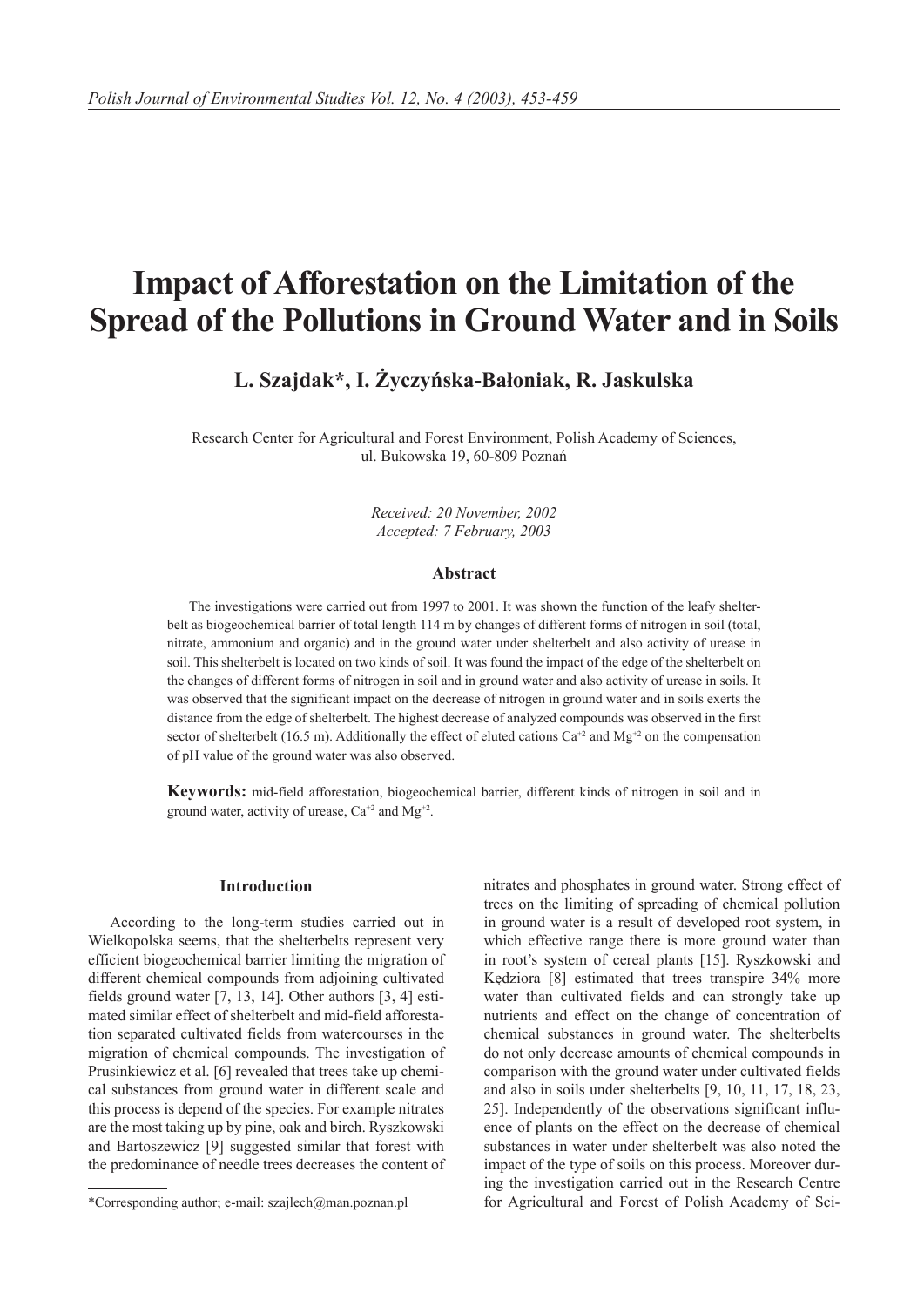ences revealed the decrease of the evolution of the greenhouse gasses  $N_2O$  and  $CO_2$  by shelterbelts in comparison with adjoining cultivated fields [14, 22].

## **Materials and Methods**

Researches were carried out in the afforestation located in the Kościan Plain in Turew Park, which is a part of West Poland Lowland. The object of this study was ground water and soil under leafy afforestation. This afforestation includes different species of trees with the domination of the maple, ash, beech and hawthorn, but in the underground dominates elder lilac, companion crop of maple, ash and hawthorn. The afforestation is located on two different soils: mineral and mineral-organic (Tab. 1) and (Fig. 1). Samples were collected each month from 1997 to 2001. Total amount of yearly rainfall was in 1997 - 790 mm, 1998 - 824 mm, 1999 - 677 mm, 2000 - 670 mm, 2001 - 544 mm. Temperature ranged from 8.52 to 10.14  $\degree$ C. Along the transect 125 m long passing through the afforestation the soils and water samples were taken in order to characterize chemical compounds (Tab. 1). The ground water was filtered by the filter paper Whatman GT/C and next determined pH, concentration  $Ca^{+2}$  and  $Mg^{+2}$  and organic and mineral carbon and the forms of nitrogen. Soil samples were taken near the piezometers from the layer at 0-20 cm depth. Soils were air dried and sieved by the 1 mm sieve. Organic carbon in ground water was tested using TOC 5050 analyzer (Shimadzu, Japan), but in soils using Tiurin method [17]. The content of organic carbon in ground water was 19.5 mg/l, and in mineral and in mineral-organic soils 0.9 and 4.6% respectively.

The following forms of nitrogen were analyzed: total, organic, ammonium and nitrate according to Hermanowicz



Fig. 1. The map of the afforestation.

Table 1. The kind of soils and the place of the sampling of soils and ground water.

| Place of sampling                                    | Kind of soil                                                                                      |  |  |  |  |
|------------------------------------------------------|---------------------------------------------------------------------------------------------------|--|--|--|--|
| Mineral soil                                         |                                                                                                   |  |  |  |  |
| I. In the bordary between field<br>and afforestation | Division-autogenic soils,<br>order-brown forest soils,<br>type-hapludalfs,<br>subtype-glossudalfs |  |  |  |  |
| II. 16.5 m from the edge                             | Division-autogenic soils,<br>order-brown forest soils,<br>type-hapludalfs,<br>subtype-glossudalfs |  |  |  |  |
| III. 62 m from the edge                              | Division-autogenic soils,<br>order-brown forest soils.<br>type-hapludalfs,<br>subtype-ochraquals  |  |  |  |  |
| Mineral-organic soil                                 |                                                                                                   |  |  |  |  |
| IV. 104.0 m from the edge                            | Division-hydrogenic soils,<br>order-post-bog soils,<br>type-mucky soils, subtype-<br>muckous      |  |  |  |  |
| V. 125 m from the edge                               | Division-hydrogenic soils,<br>order-post-bog soils,<br>type-mucky soils,<br>subtype-muckous       |  |  |  |  |

et al. [2]. Total nitrogen in soils was determined by the sulphuric acid mineralization method. Activity of urease in soils was estimated according to Hoffmann and Teicher [17].

### **Results and Discussion**

The analysis of soil's pH under shelterbelt revealed significant effect of the type of soil on pH values. The mineral soils, which were present along transect to the first 62 m long from the edge of the afforestation characterize lower value of pH than that mineral-organic (Tab. 2). On the basic of pH mineral soils can be involved to the weak acidic (pH 5.2-5.9) and acidic (pH 3.3-4.9). Moreover pH of mineral-organic soils (8.8-7.9), classified these to neutral [16]. It is amazing, that did not find significant differences of pH values of ground water taken up from the piezometers located closely to places in which soils were analyzed. On the other hand, pH values of ground water under mineral and mineral-organic soils ranged from 6.19 to 8.10 and this classified these to neutral (Tab. 2). The reason of the higher compensation of pH values of water from the piezometers located on mineral soils in compare with the mineral-organic soils certainly influenced higher elution of the cations as  $Ca^{+2}$  and  $Mg^{+2}$  from mineral soils in compare with mineral-organic soils (Tab. 3). In the condition characterized by higher acidity of mineral soils there are higher release of  $Ca^{+2}$  and  $Mg^{+2}$  cations from inorganic complexes and complexes from organic matter into ground is observed. The concentrations of  $Ca^{+2}$  in ground water passing the shelterbelt decreased from 18 to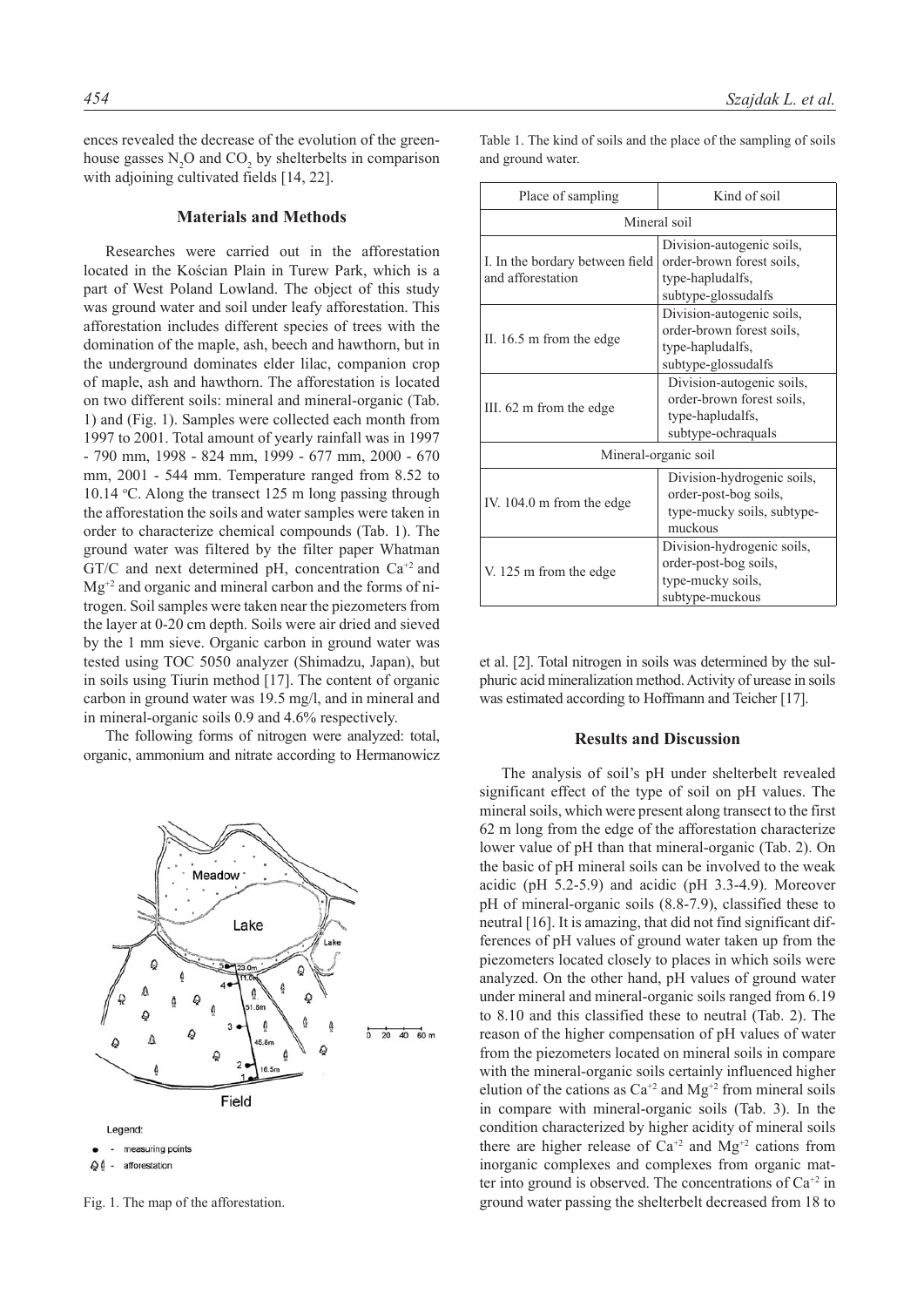| The          | Years       |             |             |             |             |             |             |             |             |             |  |  |  |
|--------------|-------------|-------------|-------------|-------------|-------------|-------------|-------------|-------------|-------------|-------------|--|--|--|
| places of    | 1997        |             | 1998        |             | 1999        |             |             | 2000        | 2001        |             |  |  |  |
| sampling     | Soil        | Water       | Soil        | Water       | Soil        | Water       | Soil        | Water       | Soil        | Water       |  |  |  |
|              | $5.6 - 6.1$ | $7.3 - 7.8$ | $5.2 - 5.9$ | $7.1 - 7.9$ | $4.5 - 5.1$ | $7.2 - 7.9$ | $4.3 - 5.3$ | $7.2 - 7.8$ | $4.1 - 5.3$ | $6.2 - 8.2$ |  |  |  |
| $\mathbf{I}$ | $4.1 - 4.9$ | $7.0 - 7.8$ | $3.3 - 4.0$ | $7.2 - 7.7$ | $3.3 - 4.1$ | $7.0 - 7.7$ | $3.3 - 4.0$ | $7.0 - 7.7$ | $3.4 - 3.9$ | $6.9 - 8.0$ |  |  |  |
| Ш            | $4.4 - 5.2$ | $7.0 - 7.6$ | $3.9 - 4.2$ | $7.0 - 7.6$ | $3.7 - 4.3$ | $7.0 - 7.5$ | $3.7 - 4.2$ | $7.0 - 7.7$ | $3.5 - 4.4$ | $6.5 - 7.9$ |  |  |  |
| IV           | $7.2 - 7.6$ | $7.1 - 7.8$ | $7.3 - 7.6$ | $7.2 - 7.8$ | $7.1 - 7.6$ | $7.2 - 7.5$ | $7.1 - 7.3$ | $7.2 - 7.8$ | $6.9 - 7.2$ | $6.9 - 8.1$ |  |  |  |
| V            | $7.2 - 7.5$ | $7.5 - 8.2$ | $7.2 - 7.9$ | $7.3 - 7.9$ | $7.3 - 7.7$ | $7.4 - 8.0$ | $6.9 - 7.3$ | $6.8 - 7.9$ | $7.0 - 7.3$ | $7.2 - 8.1$ |  |  |  |

Table 2. pH in soils and in ground water from piezometers under shelterbelt.

Where: the symbols I-V see in Table 1

Table 3. Mean contents of calcium and magnesium ions in ground water under shelterbelt (mg/l).

| The       | Years     |           |           |           |           |           |           |           |           |           |  |  |  |
|-----------|-----------|-----------|-----------|-----------|-----------|-----------|-----------|-----------|-----------|-----------|--|--|--|
| places of |           | 1997      | 1998      |           | 1999      |           |           | 2000      | 2001      |           |  |  |  |
| sampling  | $Ca^{+2}$ | $Mg^{+2}$ | $Ca^{+2}$ | $Mg^{+2}$ | $Ca^{+2}$ | $Mg^{+2}$ | $Ca^{+2}$ | $Mg^{+2}$ | $Ca^{+2}$ | $Mg^{+2}$ |  |  |  |
|           | 278.87    | 61.29     | 239.62    | 50.88     | 173.06    | 35.61     | 179.22    | 46.24     | 152.40    | 36.77     |  |  |  |
| П         | 176.52    | 23.88     | 143.68    | 18.30     | 262.65    | 46.34     | 219.78    | 38.36     | 202.49    | 36.17     |  |  |  |
| Ш         | 147.78    | 20.49     | 129.02    | 19.62     | 142.02    | 22.14     | 132.75    | 34.47     | 119.00    | 24.92     |  |  |  |
| IV        | 254.86    | 28.53     | 250.48    | 22.62     | 340.04    | 43.16     | 206.00    | 25.45     | 203.98    | 29.26     |  |  |  |
| V         | 201.61    | 22.47     | 256.33    | 37.29     | 327.21    | 48.97     | 233.39    | 25.45     | 292.18    | 22.94     |  |  |  |

Where: the symbols I-V see in Table 1

Table 4. The content of total nitrogen in soils (mg·100g-1) of soil and in ground water from piezometers under shelterbelt.

| The          | Years |       |       |       |       |       |       |       |       |       |  |  |  |
|--------------|-------|-------|-------|-------|-------|-------|-------|-------|-------|-------|--|--|--|
| places of    |       | 1997  | 1998  |       | 1999  |       |       | 2000  | 2001  |       |  |  |  |
| sampling     | Soil  | Water | Soil  | Water | Soil  | Water | Soil  | Water | Soil  | Water |  |  |  |
|              | 168.7 | 15.91 | 179.4 | 13.58 | 154.6 | 17.14 | 164.8 | 21.79 | 166.9 | 9.51  |  |  |  |
| $\mathbf{I}$ | 168.8 | 15.09 | 147.9 | 15.17 | 190.5 | 13.78 | 156.6 | 14.53 | 162.1 | 11.07 |  |  |  |
| Ш            | 110.7 | 21.72 | 98.2  | 16.88 | 111.9 | 16.34 | 116.5 | 15.66 | 94.9  | 12.21 |  |  |  |
| IV           | 234.2 | 19.58 | 243.3 | 19.02 | 170.8 | 23.45 | 210.4 | 21.84 | 183.3 | 16.98 |  |  |  |
| V            | 276.3 | 9.23  | 311.4 | 13.81 | 310.5 | 19.91 | 274.4 | 16.54 | 296.5 | 9.06  |  |  |  |

Where: the symbols I-V see in Table 1

47%, moreover Mg+2 decreased from 25 to 66.5%. These cations eluted from soils contribute to the increase of pH of ground water. The strong decrease of  $Ca^{+2}$  and  $Mg^{+2}$ was observed in ground water under shelterbelt only in mineral soils. The ground water of mineral soils revealed the significant concentration of  $Ca^{+2}$  as well as  $Mg^{+2}$ .

The concentrations of total nitrogen in soils under the shelterbelt were investigated from 1997 to 2001. It was observed, relationship between the concentrations of N-total and the kinds of soil. In mineral soils characterized by lower concentrations of total nitrogen its contents ranged from 94.9 to 179 mg/100 of soils. In mineral–organic soils reached much higher content of organic matter than mineral soils and the contents of N-total were much higher and ranged from 170.8 to 311.4 mg/100g of soils. In mineral soils under the shelterbelt the content of total nitrogen decreased with an increase from the edge of the shelterbelt (Tab. 4). The highest decrease of the total nitrogen was observed in 1999 and was equal to 27.2%. The contrary direction of the changes of the total nitrogen was noted in mineral-organic soils. With an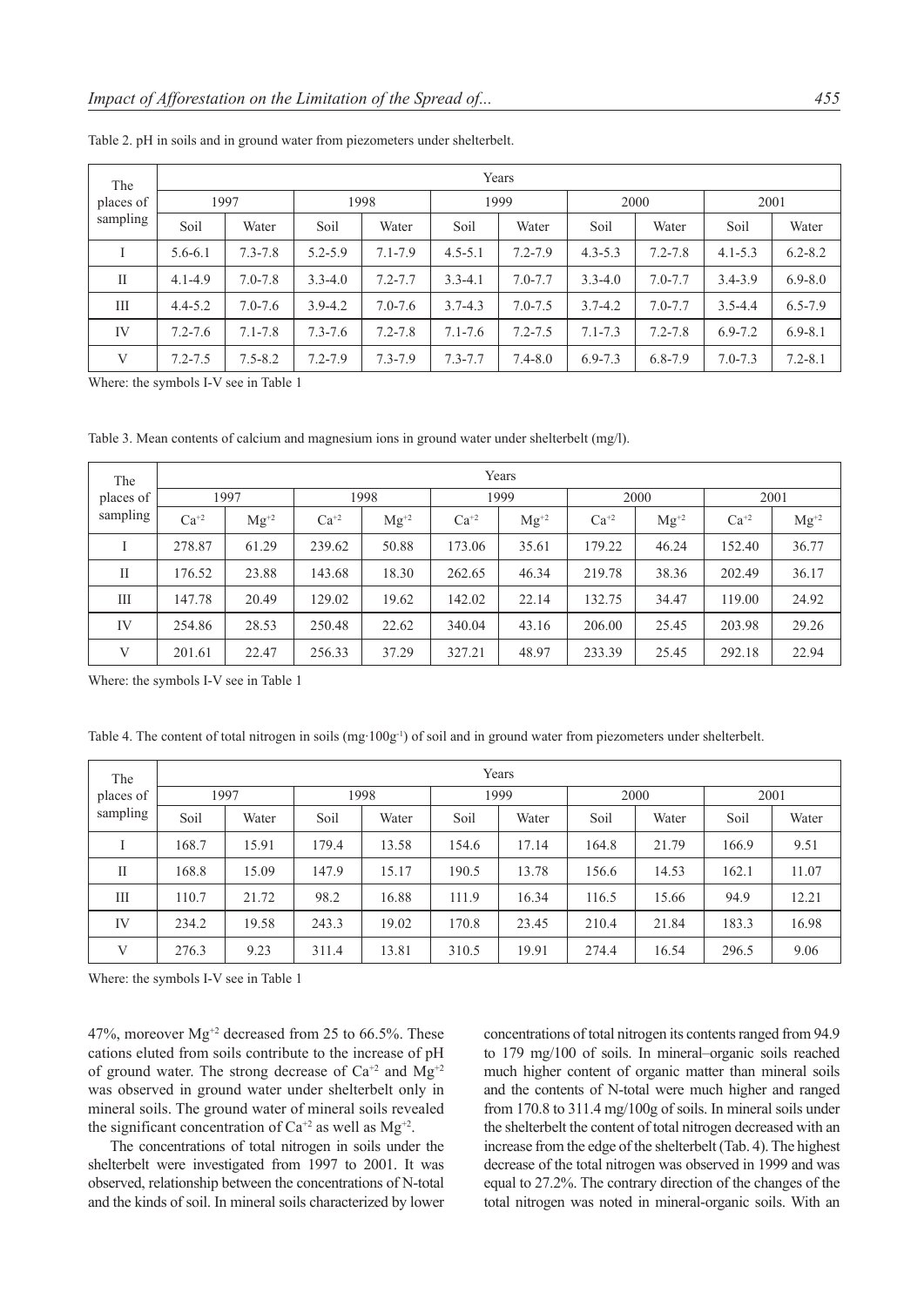| The places of<br>sampling | Years |      |      |      |      |  |  |  |  |  |  |
|---------------------------|-------|------|------|------|------|--|--|--|--|--|--|
|                           | 1997  | 1998 | 1999 | 2000 | 2001 |  |  |  |  |  |  |
|                           | 6.4   | 3.8  | 5.2  | 7.6  | 6.2  |  |  |  |  |  |  |
| $\mathbf{I}$              | 2.9   | 2.7  | 5.9  | 5.7  | 4.5  |  |  |  |  |  |  |
| Ш                         | 3.0   | 2.2  | 3.7  | 5.2  | 4.3  |  |  |  |  |  |  |
| IV                        | 88.1  | 55.7 | 51.0 | 39.1 | 44.6 |  |  |  |  |  |  |
| $\overline{V}$            | 273.5 | 86.8 | 68.6 | 62.8 | 53.6 |  |  |  |  |  |  |

Table 5. Activity of urease in soils under shelterbelt (μg urea hydrolyzed·g-1soil·h-1).

Where: the symbols I-V see in Table 1

Table 6. The concentrations of nitrates, ammonium and organic nitrogen in soil (mg/kg) under shelterbelt (mg  $N \cdot 100g^{-1}$  of soil).

| The places of<br>sampling |          | 2000         |       | 2001     |              |       |  |  |
|---------------------------|----------|--------------|-------|----------|--------------|-------|--|--|
|                           | $N-NO_3$ | $N-NH_{4}^+$ | N-org | $N-NO_2$ | $N-NH_{4}^+$ | N-org |  |  |
|                           | 1.2      | 1.4          | 162.2 | 2.3      | 1.8          | 162.8 |  |  |
| $\mathbf{I}$              | 0.9      | 1.2          | 154.6 | 2.2      | 1.6          | 159.3 |  |  |
| Ш                         | 0.9      | 0.9          | 114.7 | 2.0      | 1.7          | 91.2  |  |  |
| IV                        | 1.0      | 1.3          | 208.1 | 2.5      | 2.2          | 178.6 |  |  |
| $\mathbf{V}$              | 1.2      | 1.4          | 271.8 | 2.7      | 2.4          | 291.4 |  |  |

Where: the symbols I-V see in Table 1

increase from the edge of the shelterbelt was determined the increase of the concentration of N-total from 15.3 to 45.0%. The highest increase was observed in 1999 and the lowest in 1997. This significant increase of the total nitrogen in 1999 results in deep of shelterbelt, where high level of the litter and its degradation impacts on the higher input of nitrogen. This phenomenon confirms the investigation of urease activity in soils. Urease is an enzyme participates in the hydrolytic degradation of urea. Ammonium ions created in this processes is included in fast conversion in soils such as nitrification and it is strong bond to clay minerals, which protect that for further conversion. In mineral soils the activity of this enzyme were ranged from 2.2 to 7.7  $\mu$ g urea hydrolyzed·g<sup>-1</sup>soil·h<sup>-1</sup>, but in mineral-organic soils they were significant higher and ranged from 39.1 to 273.5μg urea hydrolyzed·g-1soil·h-1. The changes of the activity of urease in both kinds of soils under shelterbelt subjected to the similar changes, which were observed for total nitrogen (Tab. 5). In mineral soils affirmed the decrease of urease activity in the investigated period and ranged from 28.9 to 53.1%. Comparing the changes of urease in both kinds of soil revealed the regularity in simultaneous strong decrease of activity of this enzyme in mineral soils or significant the decrease of urease in mineral-organic soils [19, 20].

The concentrations of nitrate and ammonium ions in both kinds of soil under shelterbelt were similar (Tab. 6). In contrast with the total nitrogen and activity of urease were not observed the impact of the kinds of soil on the changes of the concentration of these ions. The investigation of the changes of ammonium ions in soils under shelterbelt were conducted during two years form 2000 to 2001. The changes of the nitrate and ammonium ions were similar in both kinds of investigated soil, which were observed earlier for the total nitrogen and the activity of urease. The highest decrease of the concentration of ammonium ions in soil were noted in 2000 and were equal to 55.5%,. But in 2001 the decrease was much lower and was equal to 5.6%. In mineral-organic soils the decrease of ammonium ions were similar in both analyzed years and was 71 and 8.3%, respectively. The changes of nitrate ions observed in 2000 in mineral and mineral-organic soils were higher than in 2001. The decrease of the concentrations of nitrate in 2000 in mineral soil was equal to 25% and was 1.9 times higher than in 2001. However the concentration of nitrate ions in mineral-organic soils increased 16.7% in 2000 and in 2001 only 7.4%. Probably it was the reason that 2000 was warmer and much wet than 2001. Higher moisture and temperature influenced on faster degradation of the litter under shelterbelt (Bernacki unpublished data). The decrease of ammonium ions and simultaneous with the increase of nitrate it just goes to shown that process of nitrification is continued. Szajdak et al. (2002) explained the changes of mineral and mineral-organic forms of nitrogen in soils under shelterbelt located on these two soils with aid of humification and biochemical activity. The highest biochemical activity and rate of humification was observed in the border between shelterbelt and adjoining cultivated field. With increase of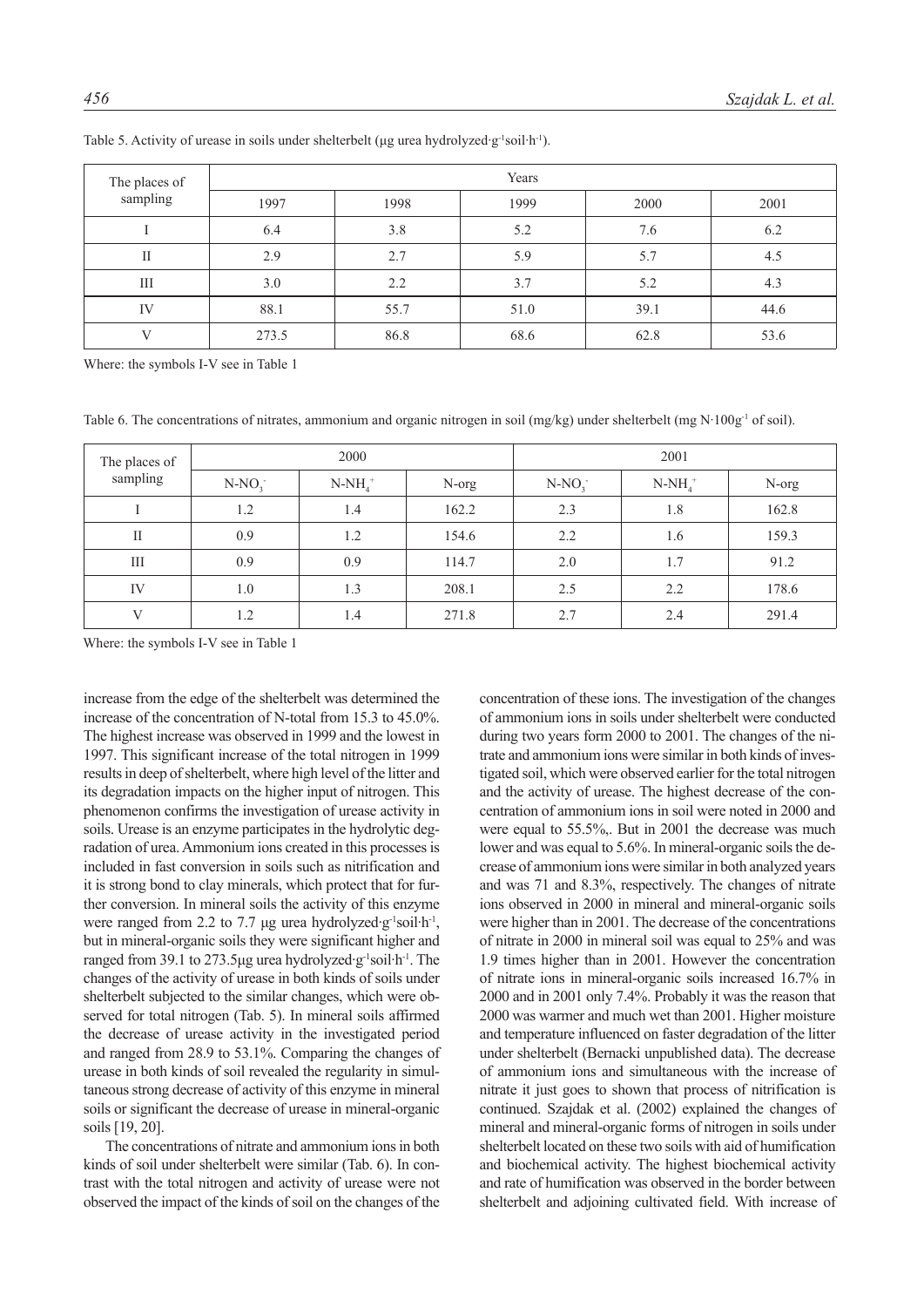

Fig. 2. Seasonal variation in the concentration of N-NO<sub>3</sub> in ground water of the park-afforestation catchment during 1995-2000.



Fig. 3. Seasonal variation in concentration of N-org in ground water of the park afforestation catchment during 1997-2001.

the distance from the edge of the shelterbelt the biochemical activity and rate of humification decreased [21, 24].

At the same time ground water under the shelterbelt analyzed, which was taken from the piezometers located in different distance from the edge of the shelterbelt (Tab. 1). In ground water and in soil the same forms of nitrogen were analyzed. The mean content for 5 years of nitrate in ground water to swim up from adjoining field to shelterbelt was equal to 7.45 mg/l. Yearly mean contents of N-NO<sub>3</sub> were very diverse and ranged from 4.79 mg/l to 12.72 mg/l (Tab. 6). The highest concentration was measured in April 2000 after the Spring thaw, and was equal to 18.75 mg/l (Fig. 2).

In the concentrations of ammonium ions in ground

water passes the shelterbelt did not observed any differences. Mean content for several years was equal to 3.24 mg/l. Yearly concentration ranged from 3.11 mg/l to 4.46 mg/l (Tab. 6). The highest concentrations were observed in June and July after longer rainfall in 1999 (9.66 mg/l) and in November 2000 (7.56 mg/l).

Mean content of organic nitrogen in ground water in the border between the field and afforestation for all the periods of the investigation was equal to 5.07 mg/l. But yearly mean content of organic nitrogen ranged from 1.54 to 7.43 mg/l (Tab. 6). The highest content was noted for nitrate in March after the spring thane in 1997 (13.38 mg/ l) and in March 1999 (12.32 mg/l) (Fig. 3).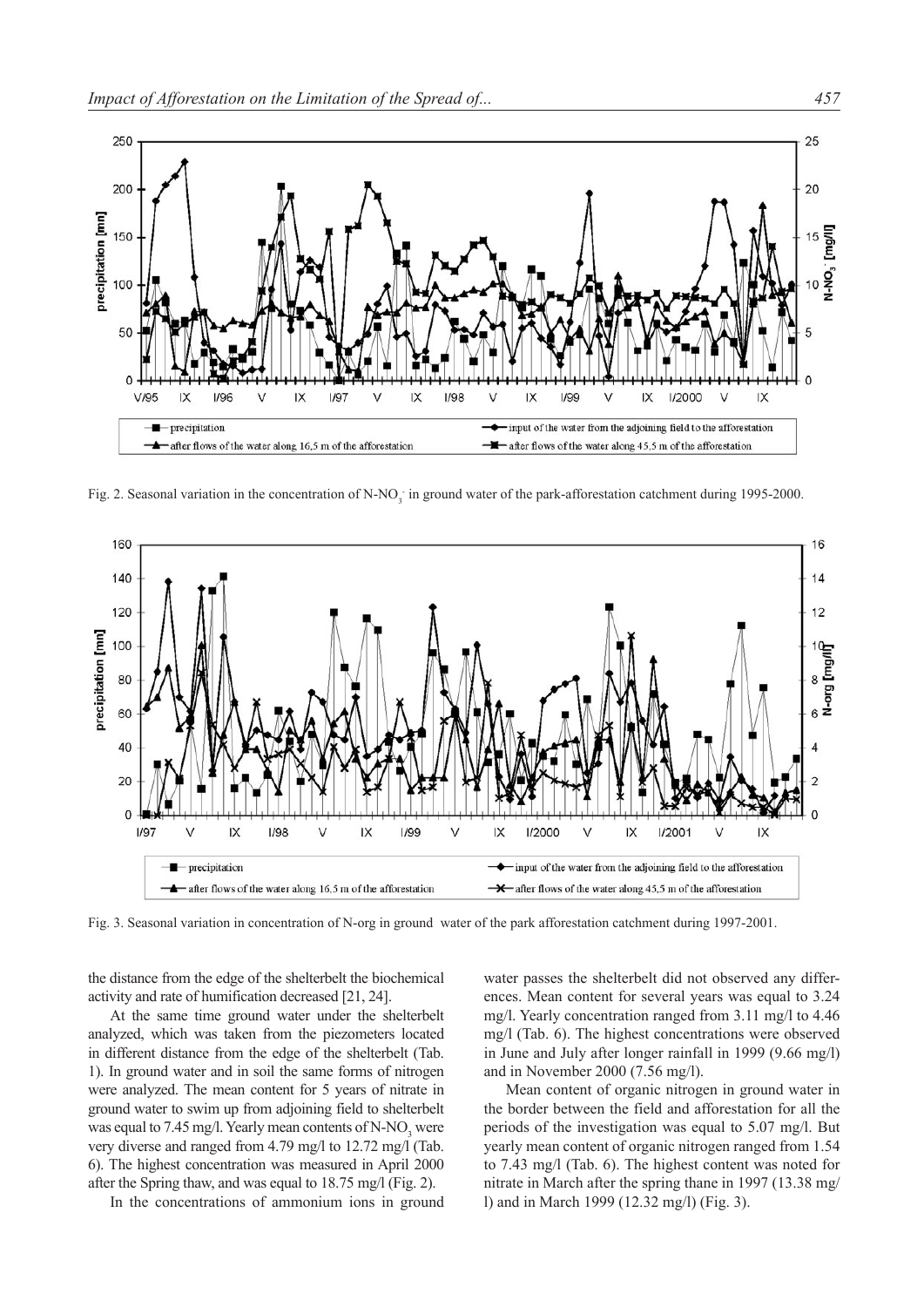| The          |        | Years  |      |        |        |      |        |        |      |        |       |      |        |         |      |
|--------------|--------|--------|------|--------|--------|------|--------|--------|------|--------|-------|------|--------|---------|------|
| places of    | 1997   |        |      | 1998   |        |      | 1999   |        | 2000 |        |       | 2001 |        |         |      |
| sampling     | $N-$   |        |      |        | N-     |      | N-     |        | $N-$ |        |       | N-   |        |         |      |
|              | $-NO2$ | $-NHA$ | -org | $-NO2$ | $-NHA$ | -org | $-NO2$ | $-NHA$ | -org | $-NO2$ | $-NH$ | -org | $-NO2$ | $-NH$ . | -org |
| I            | 5.34   | 3.14   | 7.43 | 4.79   | 3.61   | 5.12 | 7.23   | 4.46   | 5.45 | 12.27  | 3.01  | 5.81 | 7.6    | 1.88    | 1.53 |
| $\mathbf{I}$ | 6.36   | 3.08   | 5.65 | 8.24   | 3.02   | 3.91 | 6.19   | 4.61   | 2.99 | 7.42   | 2.94  | 4.17 | 7.94   | 1.84    | 1.29 |
| III          | 14.25  | 2.92   | 4.55 | 10.43  | 3.33   | 3.19 | 8.82   | 4.17   | 3.35 | 8.48   | 3.40  | 3.78 | 9.26   | 2.12    | 0.83 |
| IV           | 12.19  | 2.69   | 4.79 | 13.12  | 3.42   | 2.48 | 16.22  | 3.93   | 3.39 | 15.48  | 3.08  | 3.22 | 14.34  | 1.96    | 0.68 |
| V            | 3.11   | 2.52   | 3.61 | 4.74   | 4.77   | 4.59 | 11.10  | 3.61   | 4.76 | 8.51   | 3.53  | 4.55 | 5.92   | 2.15    | 1.00 |

Table 7. The concentrations of nitrates, ammonium and organic nitrogen in ground water (mg/l) under shelterbelt.

Where: the symbols I-V see in Table 1

Mean content of N-total for all the periods of the investigations was equal to 15.75 mg/l. Yearly concentrations ranged from 11.01 mg/l (1998) to 21.09 mg/l (2000) (Tab. 6). The highest concentrations were observed in March after spring thane in 1999 (35.28 mg/l) as well as in 2000 (28.83 mg/l).

During flows the water passing 16.5 m first of the afforestation the concentrations of the form of nitrogen changed. The content of nitrate during 1997 and 1998 increased from 16 to 21%. In this time the rainfall was the highest (Fig. 2). But in 1999 and 2000 the concentrations of these substances decreased from 14 to 40%. These investigations revealed that in dry years during passing the ground water across afforestation the content of nitrate decreased, but in warm and wet years was observed input of nitrogen to the ground water from the litter. In these periods higher activity of urease was also measured in soil. The concentration of ammonium after passed through 16.5 m of afforestation significantly increased from 2 to 16% (Tab. 7). Very strong decrease 24% of nitrogen in 1997 and in 1998, but in 1994 the decrease of organic nitrogen reached to 45%. But in 2001 the decrease of organic nitrogen was 16% (Tab. 7). The decrease of the content of organic nitrogen in ground water after passed 16.5 m of the afforestation and simultaneous increased the nitrate (like in soil) might indicate the degradation of nitrogen compounds and nitrification [1, 5, 14, 22].

Ground water passes further 45.5 m of afforestation increased the content of nitrate. This phenomenon was the highest in 1997, where the content of nitrate increased over 2-times (Fig. 2). Organic nitrogen undergoes further changes from 9 to 19% (Tab. 7). The content of ammonium in ground water after passed further 45.5 m of the afforestation decreased only from 2 to 15%. The increase of nitrate in the ground water such as in soil after flows across further 45.5 m of afforestation indicates on the input of nitrogen to the ground water from the decomposition of the litter.

The results of Ryszkowski et al. [12, 14] suggested, that during wet and warm years significant degradation of the litter in afforestation is observed. The nitrogen compounds created as results of this process are the reason of significant input of nitrogen into the soil and ground water under leafy afforestation.

The ground water from piezometers No 4, which is located on mineral-organic soil and its distance from the edge of the shelterbelt is equal to 114 m contains the highest concentrations of nitrate. The concentration of nitrate increased from 36.0 to 38.0% compare to the concentrations of these compounds taken from piezometer No 3. However the content of ammonium and organic nitrogen were similar like in piezometer No 3. The fluxes of the concentrations of ammonium and organic nitrogen did not change significantly in this time.

The ground water taken from the piezometer No 5, which its distance of piezometer No 4 is equal to 21 m characterizes the highest decrease of nitrate, which in 1999 was 31.5% and in 1997, 74.5%, respectively (Tab. 7). It is very interesting, that this distance doesn't cover trees but only grass and the effect of shelterbelt is the strongest. This phenomenon indicates stronger effect of the decrease of nitrite by the meadow than by the leafy afforestation. Decrease of nitrate in ground water Peterjohn and Correll [4] explain by denitrification processes. It knows that on the intensity of the denitrification significant effect influence the content of organic matter in soil and in water in neutral or in weak basic conditions [1, 16, 21]. Our earlier investigations revealed, that ground water contains higher content of organic substances. Yearly mean content of organic substances during whole investigation period ranged from 43.34 mg/l to 58.62 mg/l [23]. Mineral-organic soils in compare with mineral characterized higher content of organic matter and basic values of pH. These conditions might accelerate processes of denitrification.

## **Conclusions**

The investigations have shown that the function of leafy afforestation as biogeochemical barrier for migration of nitrogen forms is depended of the climatic condition.